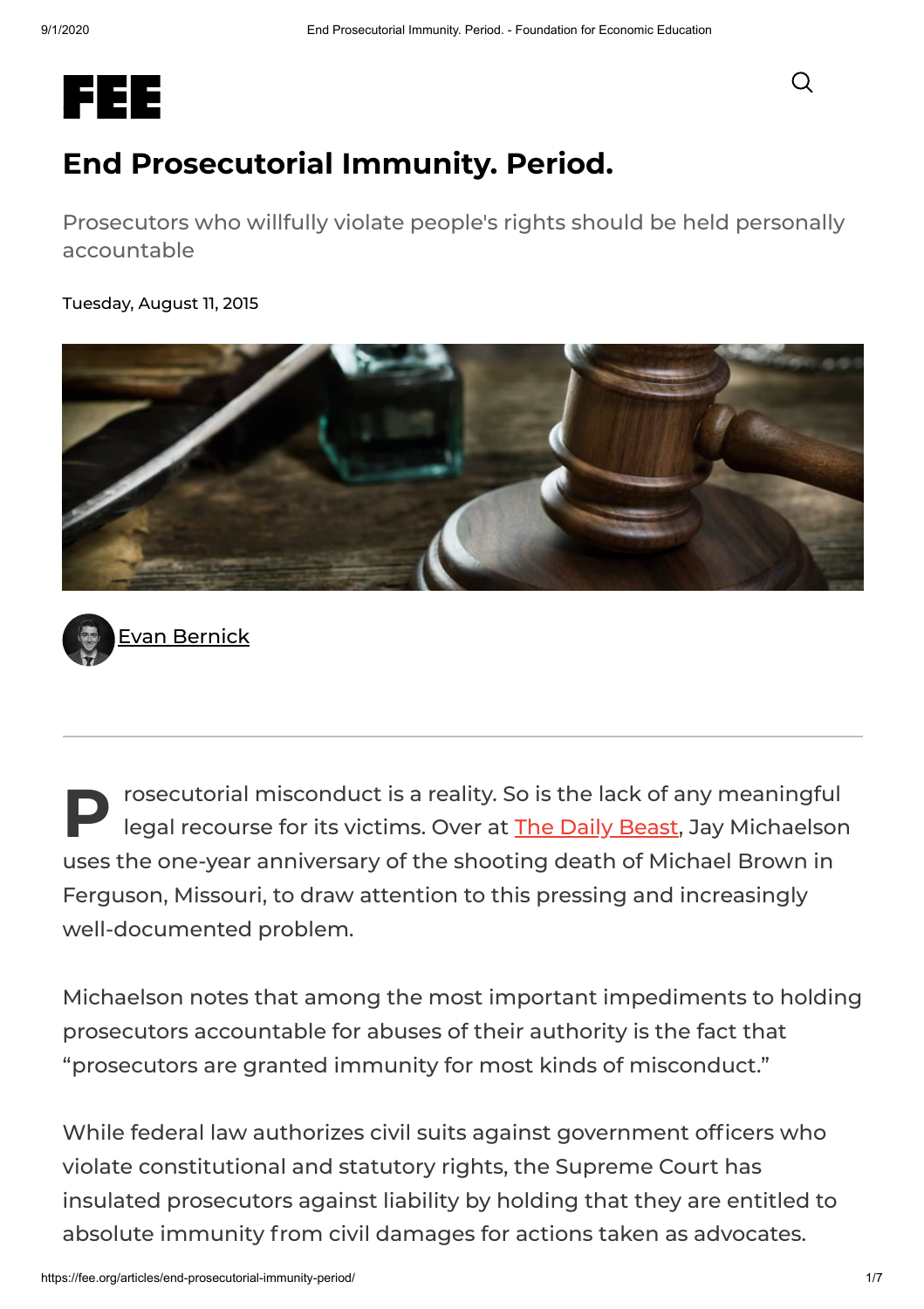Prosecutors may use false evidence, suppress exculpatory evidence, and elicit misleading testimony in probable cause hearings, all without fear that they will be held personally liable, even if they intentionally and maliciously violate the rights of innocent people.

There is no place for unchecked government power in a constitutional republic dedicated to the protection of individual freedom, and the human costs of prosecutorial impunity have proven staggering. There is [compelling](https://www.amazon.com/Harmful-Error-Investigating-Americas-Prosecutors-ebook/dp/B0018L29Z4) evidence that significant numbers of innocent people have been convicted and even sent to [death](http://www.chicagotribune.com/news/watchdog/chi-020103trial1-story.html#page=2) row as a result of prosecutorial misconduct that virtually always goes unsanctioned and unpunished.

Simply put, when prosecutors violate our rights, no judge-created rule should prevent them from being held civilly liable.

Where did absolute prosecutorial immunity come from? The Civil Rights Act of 1871, or "Section 1983," as it is commonly known, allows citizens to sue public officials for violating their legal rights, and it says nothing about immunity of any kind.

Instead, the law states says that "every person" who is acting under color of law who causes a "deprivation of any rights... secured by the Constitution and laws, shall be liable to the party injured."

In *Imbler v. [Patchman](https://scholar.google.com/scholar_case?case=5758861728040203406&q=imbler&hl=en&as_sdt=6,47)* (1976), a case involving the deliberate introduction of false testimony by a prosecutor, the Supreme Court relied on historical understandings and policy reasons in creating a defense of absolute immunity for prosecutors for actions taken "in initiating a prosecution and in presenting the State's case."

The Court reasoned that Congress must have intended to retain wellestablished common-law immunities when it adopted Section 1983 as part of the Civil Rights Act of 1871, in part because the threat of civil liability would deter prosecutors from vigorously pursuing justice and because other remedies are (supposedly) available to keep prosecutors in check, including professional discipline and criminal prosecution.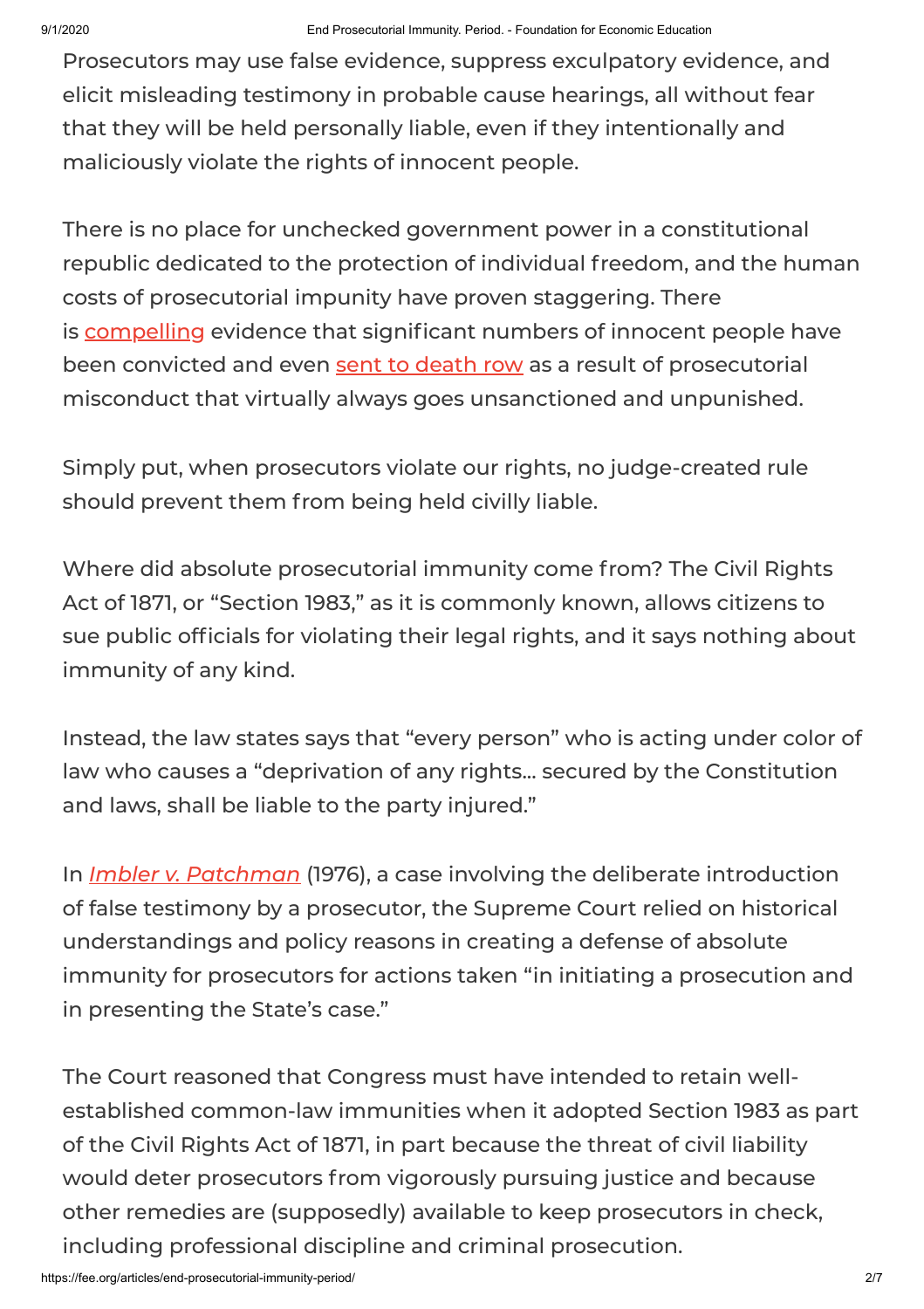None of these of these justifications are convincing.

The claim that Congress intended to retain existing common-law immunities in enacting Section 1983 is implausible, particularly given the conditions that prevailed in 1871 — conditions in which, as one congressmen [put](https://scholar.google.com/scholar_case?case=9116244287806866358&q=monroe+v+pape&hl=en&as_sdt=6,47) it at the time, "Immunity is given to crime, and the records of the public tribunals are searched in vain for any evidence of effective redress."

The Civil Rights Act of 1871 was one of a series of Enforcement Acts pushed by Republican supporters of Reconstruction that sought to put an end to an unprecedented campaign of terror by the Ku Klux Klan — a campaign aided and abetted by state officials who were unable and often unwilling to protect black citizens and their white supporters.

Given the scope of the threat posed by the Klan — and the fact that much of the group's activity was sanctioned by officials who either belonged to it or were sympathetic to it — it is no surprise that, as the *Imbler* majority candidly observed, the Civil Rights Act of 1871, aka Section 1983, "creates a species of tort liability that on its face admits of no immunities."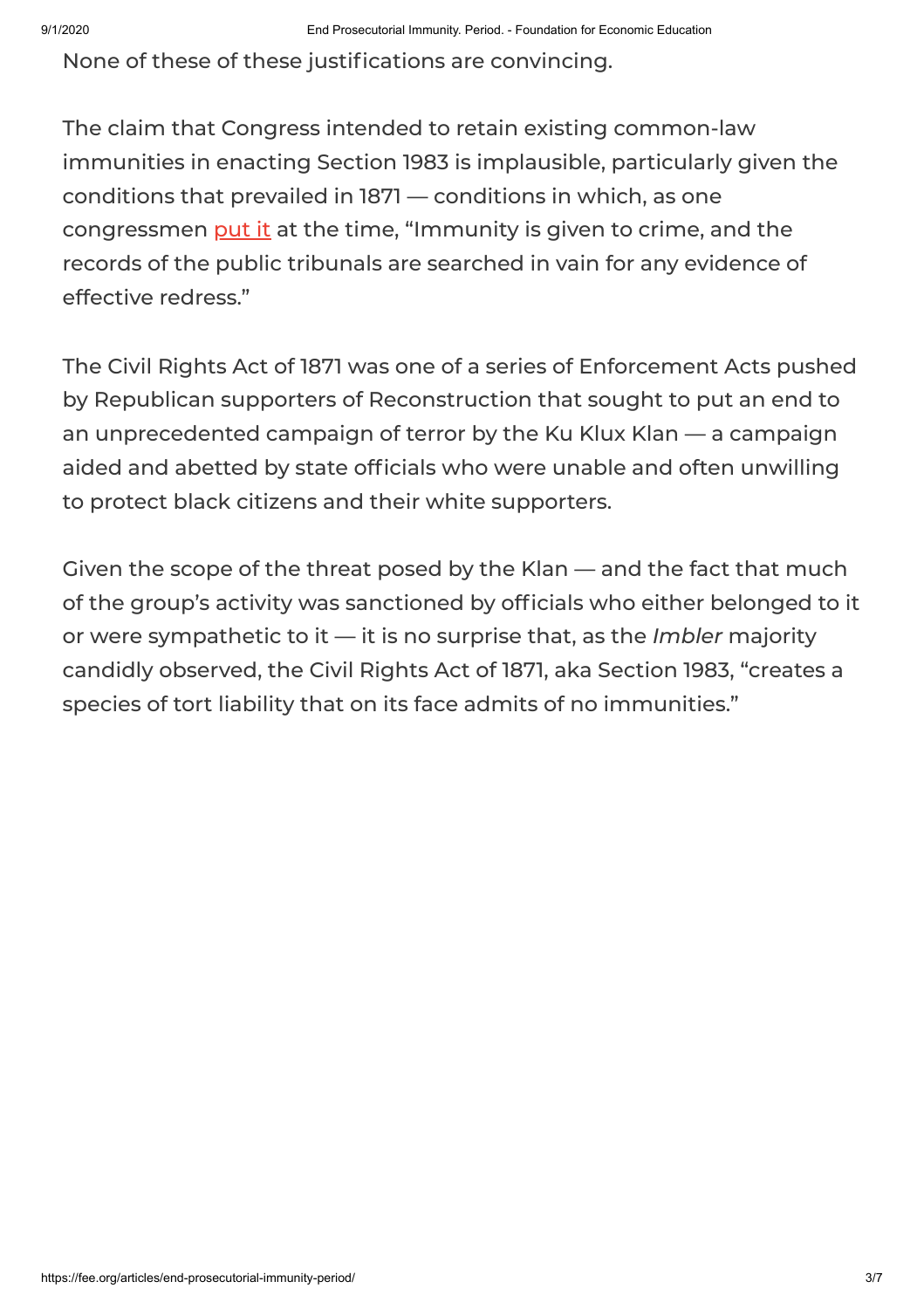

Join us in preserving the principles of economic freedom and individual liberty for the rising generation

**Support FEE's Mission**

Further, even if Congress *did* intend to retain existing common-law immunities, absolute prosecutorial immunity was not [among](http://digitalcommons.law.byu.edu/cgi/viewcontent.cgi?article=2225&context=lawreview) them. The first case affording prosecutors absolute immunity was not decided until 1896!

Nor are the policy justifications articulated for prosecutorial immunity compelling.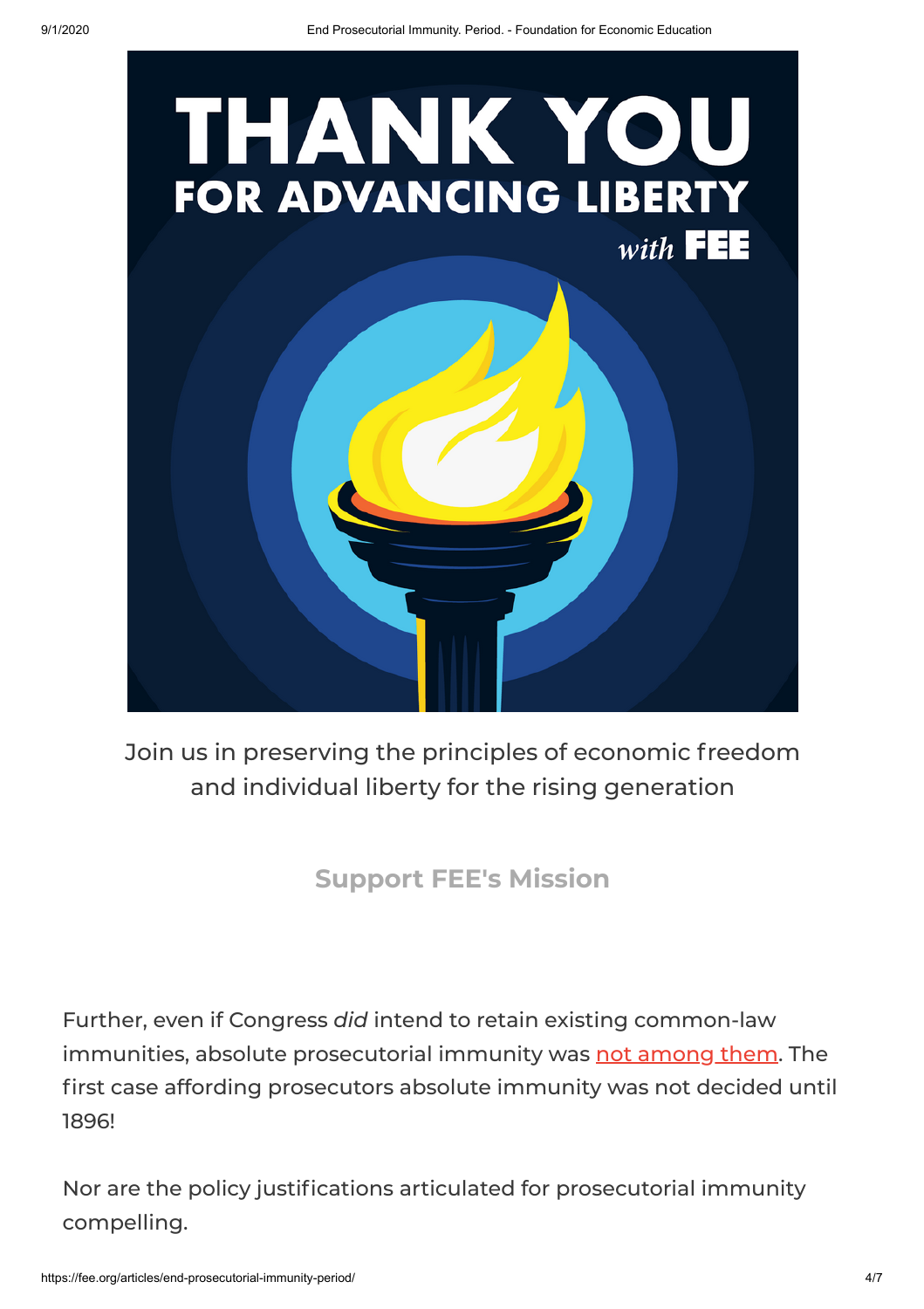A policy of zero accountability for injustice is hardly calculated to encourage the pursuit of justice by prosecutors. Even assuming that there is a risk of over-deterring officials, governments could [indemnify](https://www.law.cornell.edu/wex/indemnify) prosecutors if courts find that prosecutors have violated the Constitution.

It is difficult to think of a proposition more damaging to public perception of the criminal justice system than that prosecutors would not do their jobs at all if they had to face the same kind of liability for not merely negligent but *intentional* misconduct that other professionals face misconduct that lands innocent people in jail for years and tears families apart.

Finally, none of the alternative remedies mentioned by the Court has proven remotely adequate.

Prosecutorial misconduct is rarely grounds for reversal of conviction under the harmless error standard, a defendant who shows that a prosecutor failed to disclose exculpatory evidence in violation of his [obligations](https://scholar.google.com/scholar_case?case=9550433126269674519&q=brady+v+maryland&hl=en&as_sdt=6,47) under the rule set out by the Supreme Court in *Brady v. Maryland* (1963), must show "that there is a reasonable probability that the outcome of the trial would have been different had the evidence been disclosed."

Even when a reversal is granted, prosecutors rarely face repercussions. Professional discipline of misbehaving prosecutors is exceedingly rare, and criminal charges against them are almost never brought, even in cases where they have suborned perjury from witnesses and [committed](http://www.prosecutorialaccountability.com/ca-ag-harris-drops-appeal-in-wake-of-judges-suggestion-prosecutor-be-tried-for-perjury/) perjury.

As Ninth Circuit Court of Appeals Judge Alex Kozinski recently put it in a provocative and incisive recent [article](http://georgetownlawjournal.org/files/2015/06/Kozinski_Preface.pdf), "Who exactly is going to prosecute prosecutors?"

More fundamentally, absolute immunity is at odds with the premises upon which the very authority of the Constitution rests.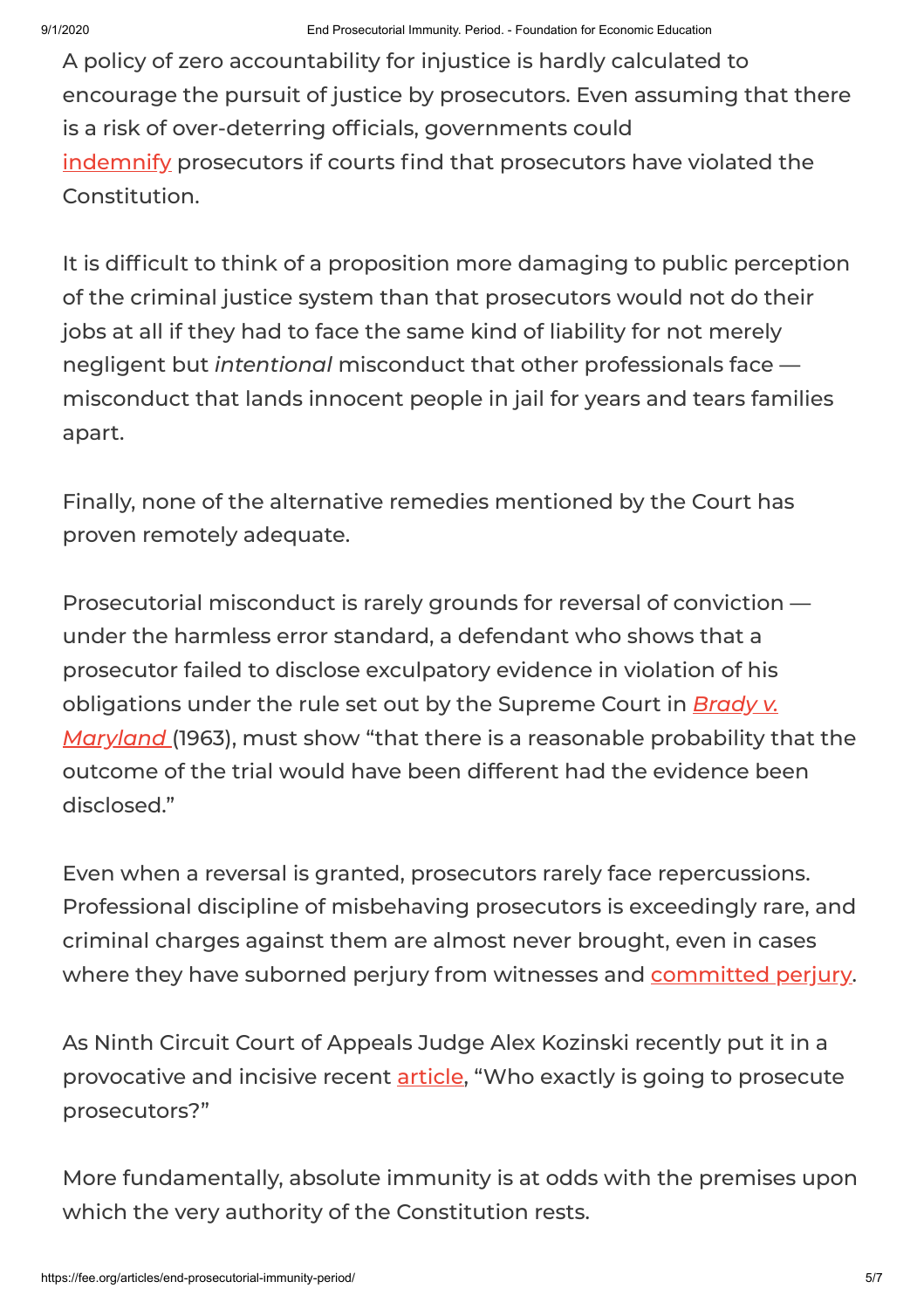According to the Framers' premises, government is not self-justifying — it is a means to an end, namely, the security of individual rights. But, as Chief Justice John Marshall explained in *Marbury v. [Madison](https://scholar.google.com/scholar_case?case=9834052745083343188&q=marbury+v+madison&hl=en&as_sdt=6,47)* (1803), this end cannot be realized "if the laws furnish no remedy for the violation of a vested legal right."

Civil actions against the government can help protect rights, not only by ensuring that government officials are held accountable for violating them, but by bringing information to light, through the discovery process and through impartial, evidence-based judicial [engagement](http://ij.org/cje) at trial, that makes broader, rights-protective policy changes possible. If immunity is granted, there is no discovery process and there is no trial.

Section 1983's language is broad, unequivocal, and unambiguous. Ensuring that prosecutors are held accountable for breaching their ethical duties and violating citizens' rights would not require a constitutional amendment. It would only require reading a duly enacted federal law to mean what it says and not reading into the law policy choices that Congress never made.

If the Supreme Court is unwilling to revisit *Imbler*, Congress can revise Section 1983 to specify that prosecutors who deprive citizens of constitutional or statutory rights are liable to those people just like the rest of us are when we injure someone through negligence or intentional misconduct.

It is time to abolish a rule that stands as an affront, not only to the letter of federal law, but to our aspirations towards a just legal order.

*<u>This post first appeared at the Huffington Post.</u>* 

# **The FEE Daily**

Fresh content in your inbox, every morning